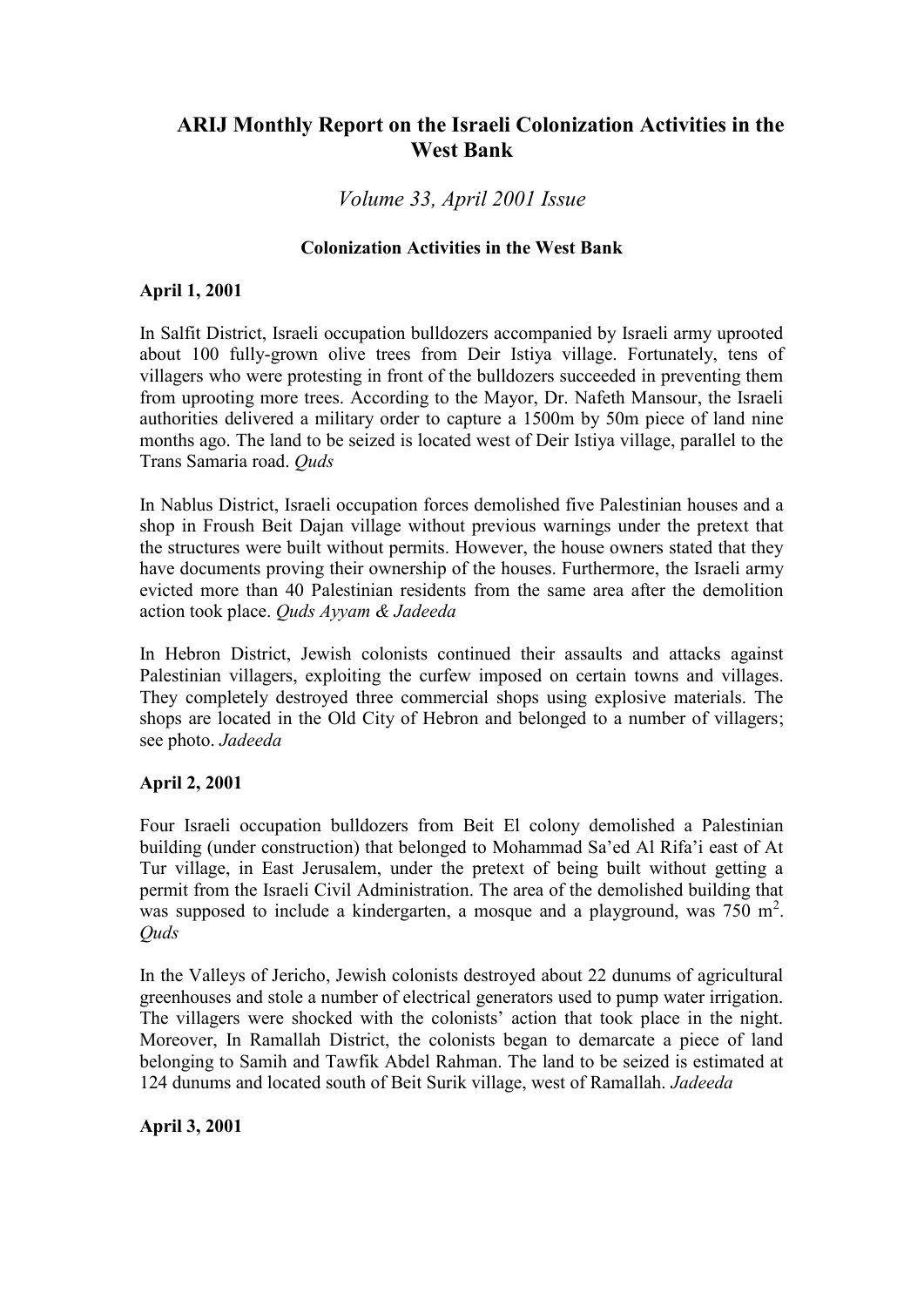Israeli occupation authorities demolished four Palestinian houses in Az Za'ayyem and Al 'Eizariya villages in East Jerusalem under the pretext of being built without permits. In Ras Al Boustan hamlet, in Al Eizariya village, Jewish bulldozers accompanied by Israeli border police demolished three buildings (under construction) belonging to Ibrahim Qursh, Salah Al Ghawi and Khaled Al 'Ebeidi. They also demolished a livestock shed owned by Issa Radaiydeh from the same area. The bulldozers then moved directly to Az Za'ayyem village, very close to 'Eizariya village, to demolish the fourth house that belongs to Ghaleb Al Razem. *Jadeeda*

## **April 4, 2001**

In Bethlehem District, Israeli occupation forces demolished two Palestinian houses in Al-Khader village, adjoining road  $# 60$ . The first house belongs to Mohammad Suleiman Salah and shelters six persons, while Mahmoud Hussein Moussa owns the other one. Moreover, the Israeli army delivered demolition orders to four Palestinian families in the same area. While in At Ta'amreh village, Jewish colonists protected by the Israeli army brought four mobile homes, or "caravans," and erected them on a piece of land in the Dotan area, east of Tqoa' village. The Israeli bulldozers also destroyed more than 2000 dunums of land planted with fully-grown olive trees that belonged to Salameh, Jadallah and Jebril family from the village. Moreover, Israeli bulldozers commenced to open a new by-pass road beginning from the old Tekoa colony and stretching to the east. *Quds & Jadeeda*

In Hebron District, Israeli heavy machinery demolished five Palestinian houses belong to villagers from Wadi Al Ghrous hamlet east of Hebron, close to Qiryat Arba and Kharsina colonies, under the pretext of being built without permits. The houses belonged to Faraj Jabber, Mohammad Al Ja'abari, Majed Al Faghouri, Abdel Moun'im Al Faghouri and Nasser Massoudi*. Fieldworker, Quds & Jadeeda*

Israeli occupation bulldozers demolished a 150  $m<sup>2</sup>$  house belonging to Nathmi Abu Hananeh, located south of 'Arrana village, in Jenin district. Eyewitnesses from the village stated that the Israeli army also demolished a 200m wall in Dahiyat Sabah al Kheir. Similarly, Israeli bulldozers demolished two rooms and a Palestinian stone making factory close to Al Jalama village, in Jenin District. According to the owner, Riad Zakarneh, this is the third time that the Israeli army demolished his factory in less than two years. In addition, two Palestinian houses and two livestock sheds owned by 'Adel 'Abed and Abdel 'Aziz Abu Ghali, located east of Jenin City, were demolished by the Israeli occupation authorities under the pretext of being very close to the road that leads to Gannim and Kaddim colonies; see photo. In addition, Israeli occupation authorities set up six new housing units in Mevo Dotan colony, built on Ya'bad village land, in Jenin District. The report showed that one month ago Israeli authorities confiscated more than ten dunums of land belonging to villagers from Ya'bad and erected a new outpost there that is several hundred meters west of Mevo Dotan colony. According to the villagers, Israeli army set up the new colony immediately after PM Ariel Sharon assumed power. They also began to open a road network on Ya'bad village land to connect the outpost with Mevo Dotan and Hermesh colonies. *Quds & Jadeeda*

In Jerusalem District, Israeli occupation authorities demolished, for the third consecutive time, the Palestinian house of Salim Al Shawamreh from 'Anata village,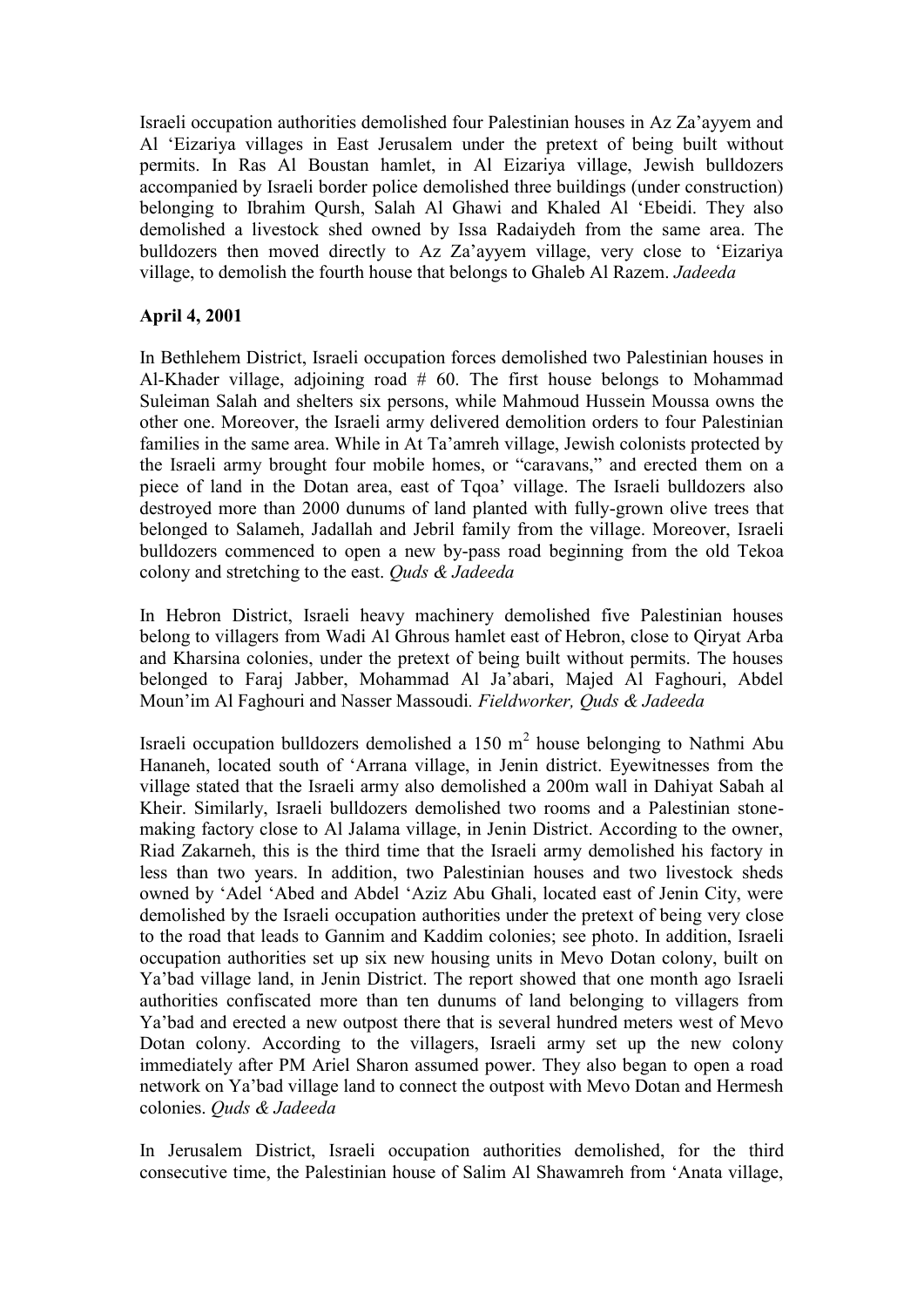in East Jerusalem, under the pretext of being built without a permit. The first and second demolition actions took place in 1998 and 1999. They also demolished three barracks used for accommodation by the three families of Karshan. Furthermore, Israeli bulldozers demolished another three barracks in Al'Isawiya village belonging to Khader Moustafa, Mahmoud Hamdan and Hani Al 'Eisawi, under the pretext of being built without permits. *Fieldworker & Jadeeda*

## **April 5, 2001**

According to *Al-Quds* newspaper, The Israeli Housing Ministry published new tenders for building 708 new colony-housing units in the West Bank. The article reported that 496 housing units will be established in Maale Adumim colony, in Jerusalem District, while the remaining 212 units will be constructed in the new neighborhood of Givat Tal, in Alfei Menashe colony, Tulkarm District.

According to *ARIJ fieldworker* in Ramallah District, in the first week of this month a new Israeli military post had been established on the by-pass road separating 'Abud and Deir Abu Mash'al villages on a hilltop overlooking the two villages from the east side of the road.

## **April 6, 2001**

The Israeli Local Committee for Planning and Construction in Jerusalem endorsed a plan (last week) for establishing commercial buildings in Sheikh Jarrah neighborhood, in East Jerusalem. The plan includes the construction of two buildings on 2.5 dunums of land. *Quds*

The Israeli authorities in Jerusalem District intend to demolish three Palestinian houses belong to the Jerusalemite Rafeek Al Nabelsi, 88 years old, located in Kopat Holim Klalit, in the neighborhood of Skeikh Jarrah, under the pretext that the 25m wide Tunnel road will pass through his land. Al Nabelsi said that he tried to attain a construction permit from Jerusalem Municipality in order to establish an alternative house from the one that is going to be demolished inside his land. However, the Municipality refused the order, claiming that the Israeli authorities own the land. It is worth mentioning that the Israeli occupation forces demolished a house owned by Al Nabelsi, in Jourat Al 'Anab, close to Jaffa Gate, 15 years ago. *Quds*

The Israeli Regional Committee for Construction and Organization endorsed a plan to set up 120 new housing units in the southern hills of Gilo colony. There are two other construction plans that are slated in the same area. The first one comprises the erection of a new neighborhood of about 300 new housing units. The second plan includes the building of 1,500 units. *Quds*

Israeli occupation authorities started to open a new military by-pass road that connects Beit El colony with road 60 on the lands of Beitin and 'Ein Yabrud villages; click for related topic. *ARIJ Fieldworker*

**April 7, 2001**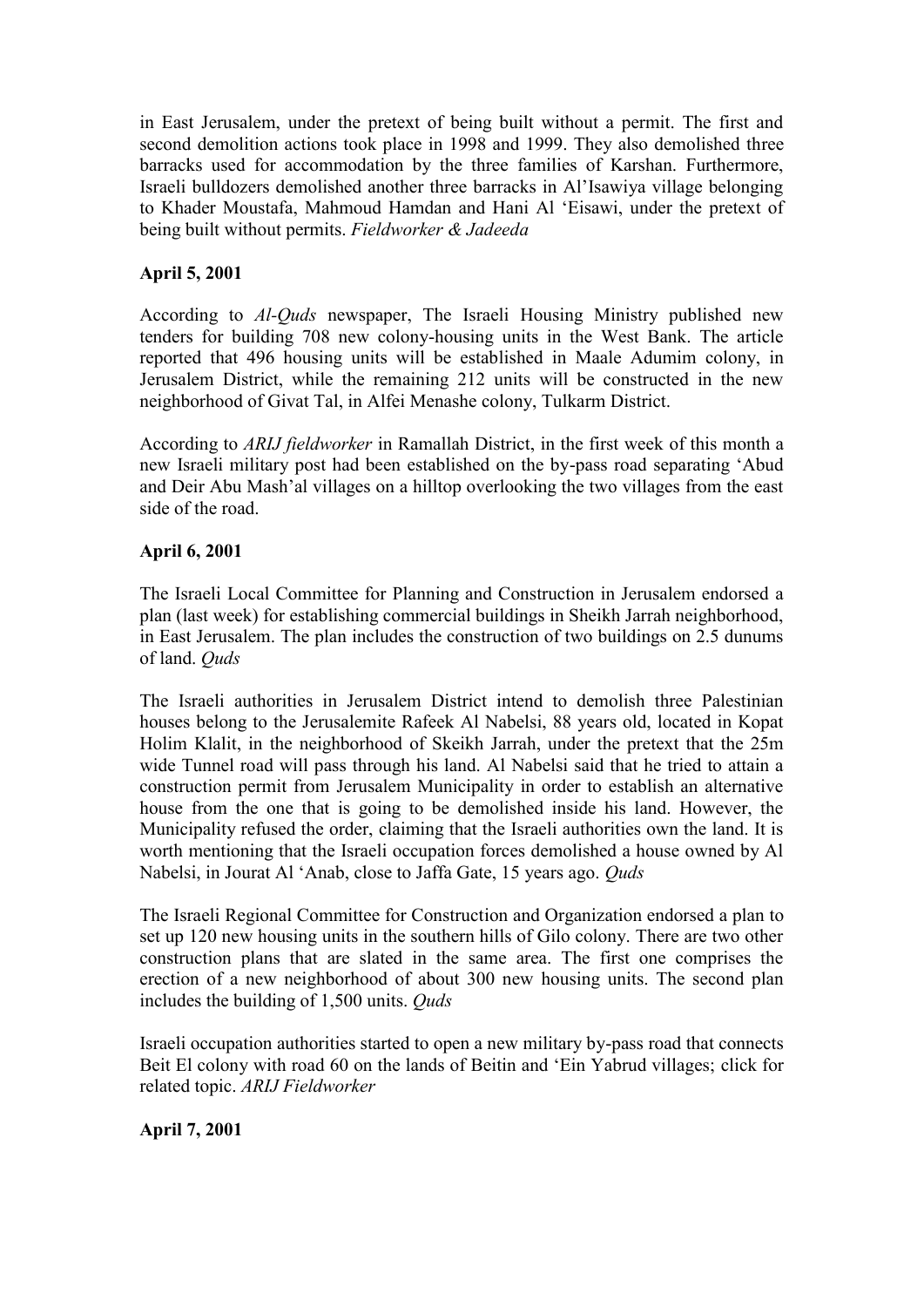In Ramallah District, the villagers of Saffa reported that the Israeli company of Kiren Kemet bulldozed and seized about 500 dunums of land in Al Fa'oush hamlet, west of Saffa which belonging to a number of villagers. *ARIJ Fieldworker*

According to the *Palestinian Information Center*, a group of Jewish colonists murdered the 58 year-old Palestinian villager Mahmoud Hureibat from Beit Al Rush Al Tahta village, west of Hebron, while he was working on his land.

## **April 8, 2001**

A report issued by the *ARIJ fieldworker* in Ramallah that summarizes the most important Israeli colonization activities in the villages of the district:

- Expansion in Shilo colony on Turmus'ayya village land.
- A Jewish colony is expanding on Sinjil village land.
- The colony of Shvut Rahel is expanding on Al Mughayyir village land.
- Cutting down a number of olive trees from Silwad village.
- Bulldozing Palestinian land close to a military post in Silwad village.
- Uprooting a number of olive trees from 'Ein yabrud village.
- A new caravan has been installed, in addition to the confiscation of a piece of land, in 'Ein Yabrud village; see photo.
- Attempts to expand Ateret colony on the land of Um Safa, 'Ajjul, 'Arura and 'Atara villages.
- Bulldozing land and expanding 'Ateret colony, established on Um Safa and Jibya villages.
- Uprooting a number of olive trees from 'Abud village.

The Head of the Al-Aqsa Mosque maintenance committee, Sheikh Ra'ed Salah, has accused the Israeli authorities of demolishing many Islamic relics and of planning to construct two Jewish synagogues in Al-Aqsa courtyards. He also added that digging work and explosions under the Mosque at night hours are concentrated on the western part and southern entrance of the mosque, in addition to seeing trucks that carrying sands from under the Al-Aqsa. *PIC*

## **April 10, 2001**

According to a report issued by the Palestinian Ministry of Agriculture in Salfit District, the Israeli occupation army uprooted more than 4,000 olive trees in Salfit District since the outbreak of Al-Aqsa Intifada. *Quds*

A report published by *Ha'aretz* daily stated that the Israeli Housing and Construction Ministry intends to market lands for building new colony housing units in the Palestinian Territories. According to data released by the Israeli Land Administration, the Ministry of Housing marketed lands for building 2,800 new housing units during 2000. The plan showed that there would be an increase of about 78% in marketed lands that are going to be constructed during 2001 in comparison with year 2000. *Quds & Ayyam*

Below is a table showing the marketed lands in year 2001: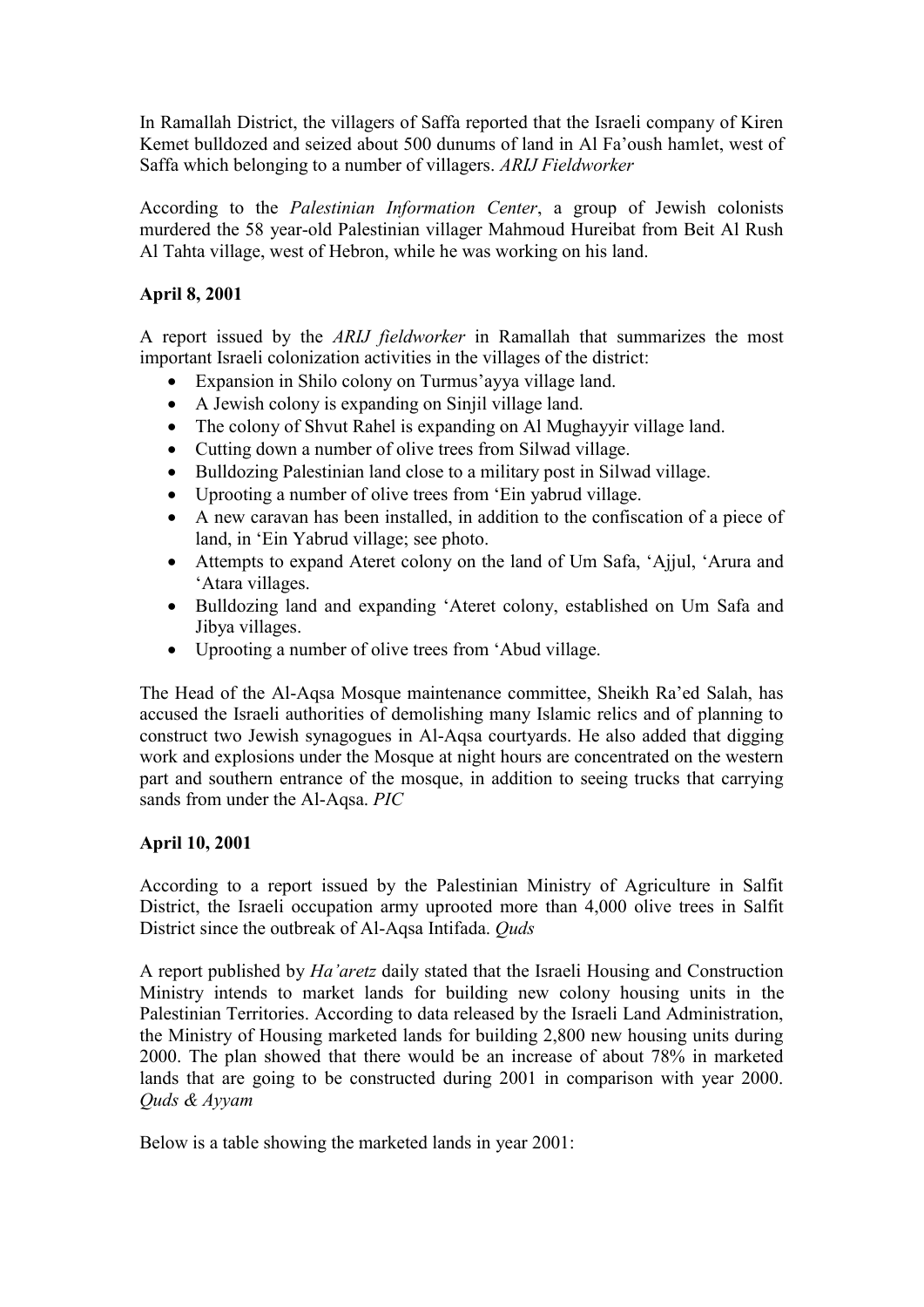| <b>Jewish colony</b> | # of Housing Units |
|----------------------|--------------------|
| Alfei Menashe        | 225                |
| Betar Illit          | 594                |
| Efrat                | 340                |
| Karne Shomeron       | 200                |
| Maale Adumim         | 1,328              |
| Arial                | 650                |
| Betar                | 414                |
| Giv'at Benyamin      | 388                |
| Giv'at Zeev          | 921                |
| <b>Total</b>         | 5,060              |

Source: *Al-Quds* newspaper, April 11<sup>th</sup>, 2001

In Ramallah District, colonization activities is continuing in the by-pass road linking Talmon C colony which is established on Al Janiya village with the other road west of Ras Karkar. Moreover, Israeli army uprooted 50 olive trees belonging to Samhan and Nofel families from Ras Karkar village. *Fieldworker*

## **April 11, 2001**

Israeli occupation authorities decided to close the only used dumping site for the Al Bireh Municipality that is located in the eastern part of the city. It is worth mentioning that this dumping site includes a number of Palestinian lands belonging to the Islamic Waqf (Muslim Religious Trust) and a number of villagers from Al Bireh city. The Israeli order issued after the colonists of Psagot commenced to open a new by-pass road that connects their colony with the northern by-pass road of the city. According to Al Bireh City, the closure order seems to be as a first step to confiscate the nearby lands in order to expand Psagot colony. *Quds*

# **April 12, 2001**

An article appeared in *Al-Quds* newspaper stating that The Jerusalem Municipality accompanied by the Israeli Border Police intend to demolish 17 Palestinian houses in East Jerusalem on  $16<sup>th</sup>$  April, 2001. The houses are divided between the following villages and neighborhoods:

- Ras Al 'Amoud: 3 houses
- Beit Hanina: 2 houses
- Sur Bahir: 2 houses
- Abu Tur: 2 houses
- Wadi al Joz: 2 houses
- Umm Tuba: 5 houses
- Shu'fat: 1 house

*ARIJ fieldworker* in Ramallah District reported that Israeli occupation authorities confiscated a 5 dunum plot of land cultivated with olive trees and located close to the Israeli military camp that is established on lands of Ramallah, west of At Tira Institute and belonging to Nijma Issa Rizek and her sister.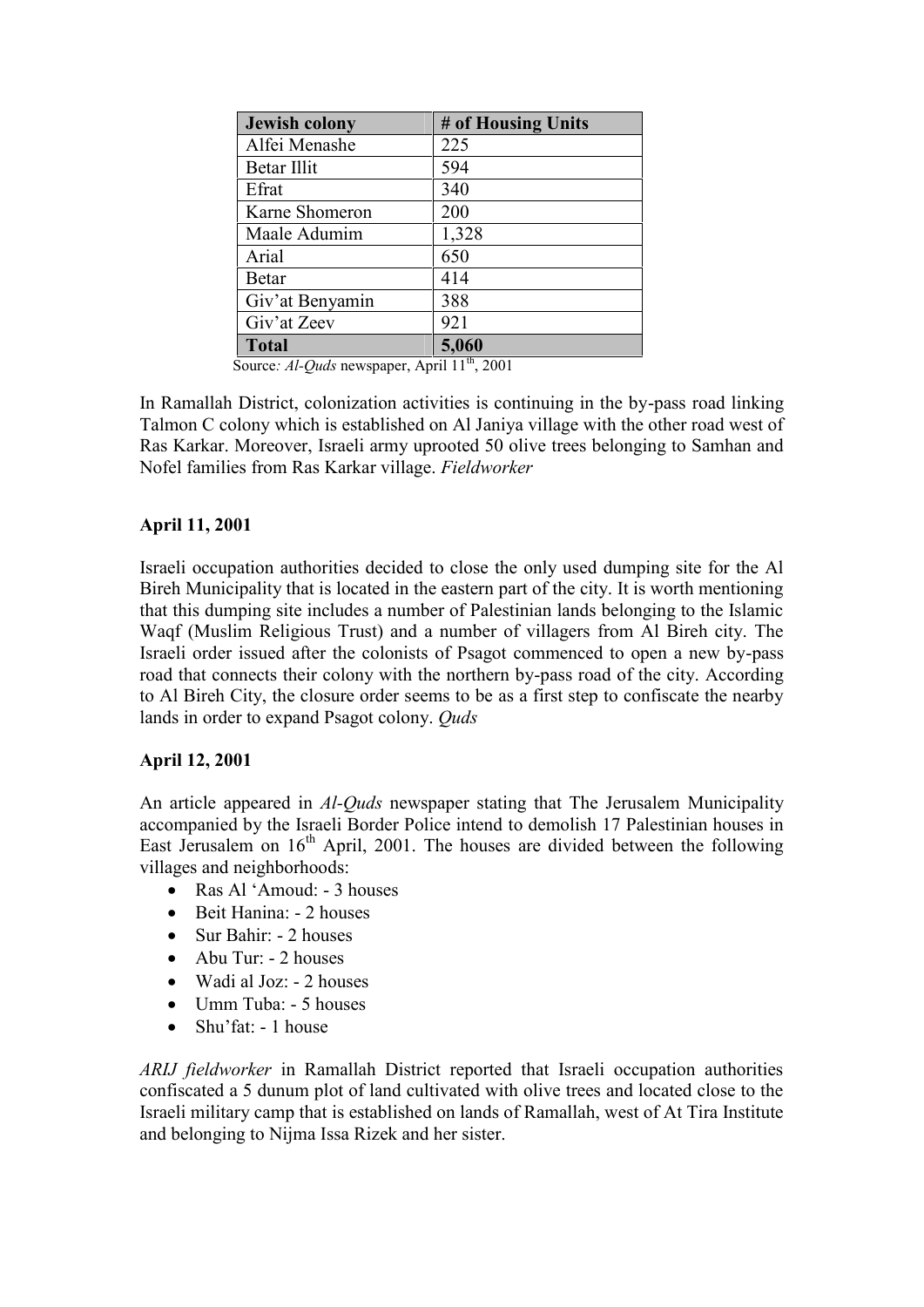## **April 13, 2001**

According to villagers from Al 'Arouj hamlet, east of Bethlehem, The Israeli occupation army captured the Palestinian house of Ahmad Mohammad Al 'Arouj, located in Area B. The house has three floors and is still under construction. They have transformed it into a military barrack after erecting the Israeli flag on its roof. *Quds*

Israeli occupation authorities began to bulldoze tens of dunums of Palestinian lands from Sa'er village, east of Asfar colony, in order to expand the colony. The land belongs to the Al Shalaldeh family. The villagers are worried that the Israeli activities will follow through on their threat to confiscate a further 500dunums. *ARIJ Fieldworker & Quds*

In Jenin District, Israeli occupation authorities demolished the Palestinian house of 'Adel 'Abed that shelters seven people near Jenin city and located in an Israeli area. They then moved to demolish a structure that is used for livestock breeding without previous notification, owned by Abdel 'Aziz Abu Ghali. Meanwhile, in Al Jalam village, Israeli army confiscated 22 dunums of agricultural land and bulldozed 8 dunums planted with agricultural crops in addition to the demolition of a number of plastic houses. At the same time, they also demolished another two barracks in same area of Al Jalama village. *Quds*

#### **April 14, 2001**

According to Palestinian official sources in charge of agriculture, Israeli occupation authorities uprooted and burned more than 200,000 trees throughout the West Bank and Gaza Strip since the beginning of Al-Aqsa Intifada. The report also showed that more than 100,000 dunums of Palestinian agricultural land had been damaged and bulldozed by the Israeli occupation bulldozers. *PIC*

## **April 15, 2001**

In Qalqiliya District, Israeli occupation authorities confiscated 150 dunums of land from Habla village in order to establish a wastewater pipeline that will connect the colonies of Neve Manahim, Karne Shomeron, Ginnot Shomeron, Alfei Menashe and Maale Shomeron together. Moreover, Israeli bulldozers began to bulldoze 12 dunums of agricultural land cultivated with fully-grown citrus, Guava and olive trees southeast of Qalqiliya. In addition they damaged an agricultural nursery with water pipes and networks south of Qalqiliya. *Jadeeda & Quds*

## **April 17, 2001**

In Qalqiliya District, Israeli occupation forces bulldozed 40 dunums of land cultivated with vegetables and destroyed an agricultural nursery with an irrigation water pipeline, adjoining the road leading to Alfei Menashe colony, southeast of Qalqiliya. Likewise, Israeli occupation army chopped down 20 olive trees planted on a area of land estimated at 150 dunums belonging to Rashad Suleiman from 'Isla village, Qalqiliya. In addition, Israeli bulldozers commenced to dig a water tank in Ahmad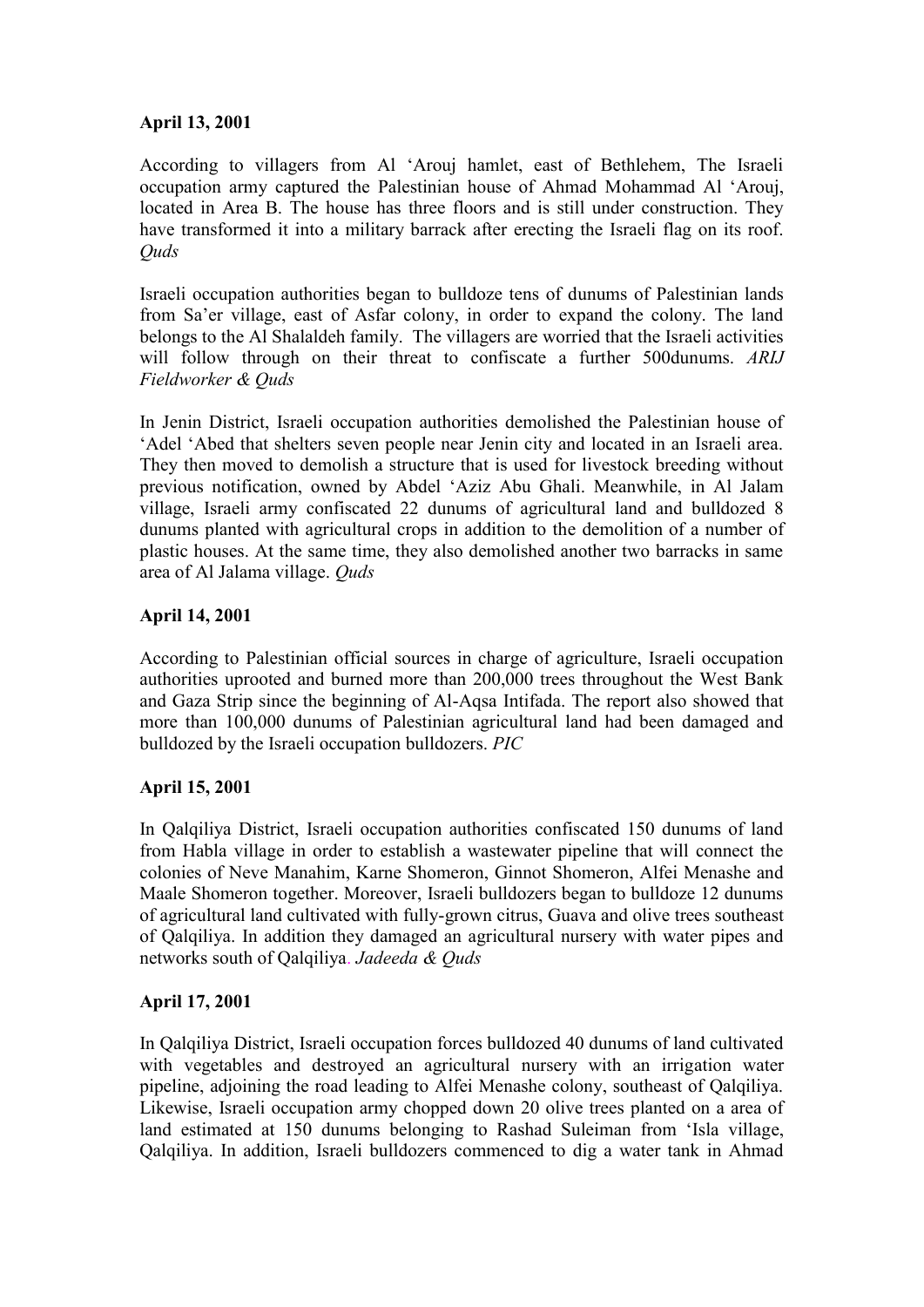Abdel Kareem Ikreem's land in 'Isla village, Qalqiliya District, in an attempt to establish a new Jewish colony on a Palestinian confiscated land*. Jadeeda & Quds*

The Israeli "*Peace Now*" Movement announced that there are 2,400 empty housing units in the Jewish colonies of Maale Adumim and Givat Zeev, in Jerusalem District. Despite this, the Israeli Housing Ministry endorsed this month the establishment of 700 new colony-housing units in Maale Adumim and Givat Zeev colonies. *Quds*

In Bethlehem District, the colonists of Efrat have escalated their uncivil aggression against Palestinian villagers in Al Khader village. Today, they uprooted 300 grapevines and 40 olive trees planted on 3 dunums of land that belong to the villager Sha'ib Mohammad Ghneim from Al Khader village. *Quds & Jadeeda*

Israeli occupation bulldozers continued their expansion activity for the seventh consecutive month on the top of Jerzeem Mountain, which is cultivated with forestry trees. *Quds*

According to *ARIJ fieldworker* in Hebron District, the colonists of Maon, east of Yatta village burned agricultural crops planted on 3 dunums of land belonging to Palestinian villagers.

The Palestinian villager Saqer Abu 'Ayyash from Beit Ummar village, in Hebron District, received an eviction order from the Israeli authorities to evacuate his house under the pretext of opening a flagstones shop on the public road. *ARIJ Fieldworker*

In Hebron District, Israeli occupation authorities commenced to open a 1 km road close to the Gush Etzion block on a piece of land owned by a Palestinian villager in an attempt to expand the nearby Jewish colony. *ARIJ Fieldworker*

The *ARIJ Fieldworke*r in Hebron reported that the villagers Jaber Al Najar from Yatta village and Jamal Al Sa'ed from Beit 'Einun hamlet received demolition orders under the pretext that their houses had been built without having permits.

#### **April 18, 2001**

In Nablus District, the colonists of Shvut Rahel attacked the Palestinian villagers Abdel Ghany Abdel Hay, Bahjat Shhadeh and 'Omar Hasan from Qaryut village while they were cultivating their lands. *Quds*

In Nablus District, the Israeli occupation army began to pour large amounts of wastewater on Palestinian lands in Nablus and 'Awarta villages. The villagers are afraid that the wastewater may contain toxic materials, originating primarily from Israeli industrial areas. *Quds*

#### **April 19, 2001**

The colonists from Shvut Rahel unleashed their livestock in Palestinian lands planted with grape vine trees in the villages of Al Mughayyir and Turmus'ayya, in Ramallah District. They also sprayed the fields planted with wheat and barley with toxic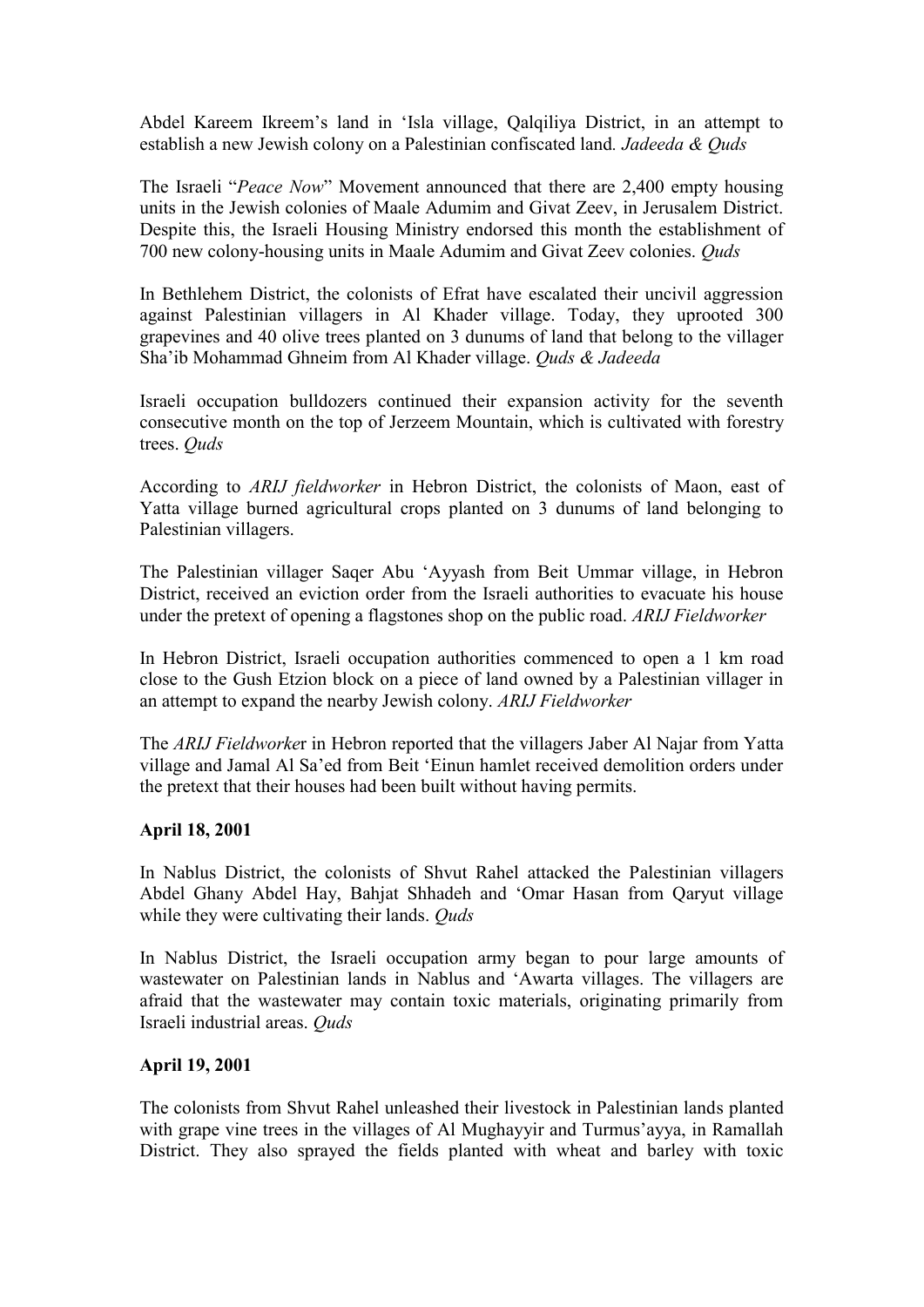chemicals. The same action took place in 1995 when they poisoned 2,500 olive nurslings from the same area and with the same pesticide.

## **April 20, 2001**

An article appeared in *Al-Ayyam, Jadeeda & Jerusalem Post* newspapers stating that the Jewish Quarter Development Corporation is planning to construct hundreds of new housing units in the Jewish colony neighborhood in the old city of East Jerusalem. The aim of this plan is to create a Jewish colonization continuity spanning from Yemin Moshe neighborhood in West Jerusalem to Al-Aqsa Mosque.

According to the *ARIJ fieldworker* in Hebron District, Israeli occupation authorities commenced to open a new 1,200m by-pass road on Palestinian land belonged to Al Shalaldeh family from Sa'er village. The villagers are afraid that this action is an attempt to confiscate more land.

## **April 20, 2001**

According to Kol Ha'ir newspaper, the Jewish colonists of Kedar intended to connect their colony to Maale Adumim colony. *Quds*

## **April 21, 2001**

In Jenin District, Israeli occupation authorities finished the infrastructure for the new colony built on Ya'bad and Kafr Ra'i village land. The villagers reported that eight new caravans are now being used in addition to the finishing of the new road leading to the colony. It is worth mentioning that Israeli authorities confiscated 100 dunums of land for the colony from the villages of Ya'bad and Kafr Ra'i two months ago without prior confiscation orders. *Jadeeda*

According to official sources, the Israeli institute of Kiren Kemet and Maale Adumim Municipality are planning to establish a new large park on 150 dunums of land in the Maale Adumim colony which will be called Kiren Kemet- "France Park." It will also include a recreational lake, playgrounds and commercial areas. *Quds*

Israeli occupation authorities continued for the third consecutive day to occupy the Palestinian house of Ibrahim Al Qasas, located in Samiramis area north of Jerusalem. *Quds*

According to the Palestinian Ministry of Agriculture in Ramallah, the Israeli occupation army detained a Palestinian bulldozer that was working to open an agricultural road in Kafr Ni'ma village, an area classified as area B; click for related topic. *Quds*

## **April 22, 2001**

In Nablus District, a group of colonists from Yizhar attacked Palestinian villagers and shepherds from Madama village and confiscated their 400 head of sheep. Moreover, the colonists of Itamar assaulted Palestinian farmers from Beit Furik and prevented them from cultivating their lands. *Quds*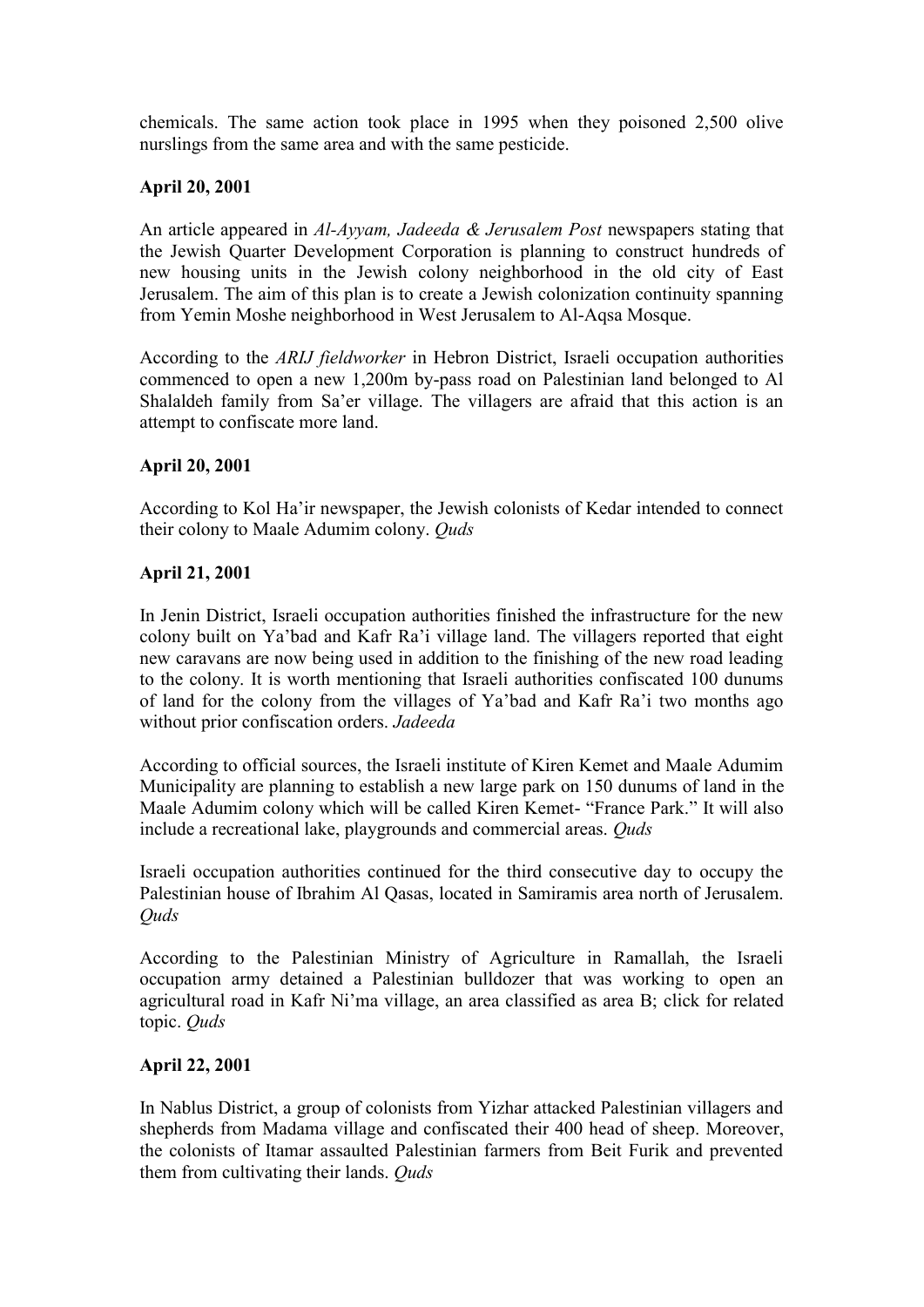A report published by the Palestinian Ministry of Public Works saying that the Israeli occupation forces destroyed and bulldozed about 25% of the main and agricultural roads in the Palestinian territories since the outbreak of Al-Aqsa Intifada. *Quds*

Israeli occupation bulldozers continued to damage wide areas of land from Madama village in Nablus District, in an attempt to establish a new military post on the hilltop of Al Mouraba'a, owned by Madama villagers. Furthermore, the Israeli army started to open a new road through Madama land leading to the by-pass road surrounding Madama and which reaches Yizhar colony, which is constructed on the village land. *Jadeeda*

#### **April 23, 2001**

According to the *ARIJ fieldworker* in Ramallah District, Israeli occupation authorities declared that the road of Dura El Qare'- El Jalazon had been reopened; click for related topic.

#### **April 24, 2001**

In Hebron District, Israeli occupation authorities dispatched orders to demolish 14 Palestinian houses in a number of Hebron villages, under the pretext of being built without permits. *Jadeeda*

In Jerusalem District, a group of colonists from Pisgat Zeev, which is erected on Palestinian land east of Jerusalem, assaulted the Palestinian worker Mohammad Ghaneim from Jaba' village while he was going to his work in the colony. Ghaneim was injured in one of his eyes. Though an operation was performed, the doctors could not prevent the permanent loss of his eye. *Quds*

## **April 25, 2001**

In Ramallah District, close to the Palestinian industrial area in Al Bireh City, Israeli occupation bulldozers damaged the Palestinian land surrounding the local slaughterhouse and its nearby roads. According to Al Bireh Municipality, the Israeli authorities issued a military order (on April  $24<sup>th</sup>$ , 2001) to close the slaughterhouse until the middle of the next month. *Quds*

Israeli occupation bulldozers commenced destroying wide areas of Palestinian agricultural land and set up a number of caravans on Qaryut village, southeast of Nablus. Al Haj Rateb Al 'Asmar, 75 years old, told an *Al-Quds* correspondent that Israeli bulldozers of Eli colony, established on the village's land, began two days ago to damage an agricultural area cultivated with olive and almond trees in Al Marah hamlet causing the uprooting of 300 olive, figs and almond trees, in addition to the erection of about 20 caravans in the targeted site. These mobile homes are not more than 300 meters away from Qaryut houses. *Quds*

Israeli occupation authorities bulldozed a piece of land number 64 from parcel # 3 from a Palestinian land in Al Bireh city, in Ramallah District, near 'Ein Yabrud and Beitin villages in order to open a new military by-pass road between the colony and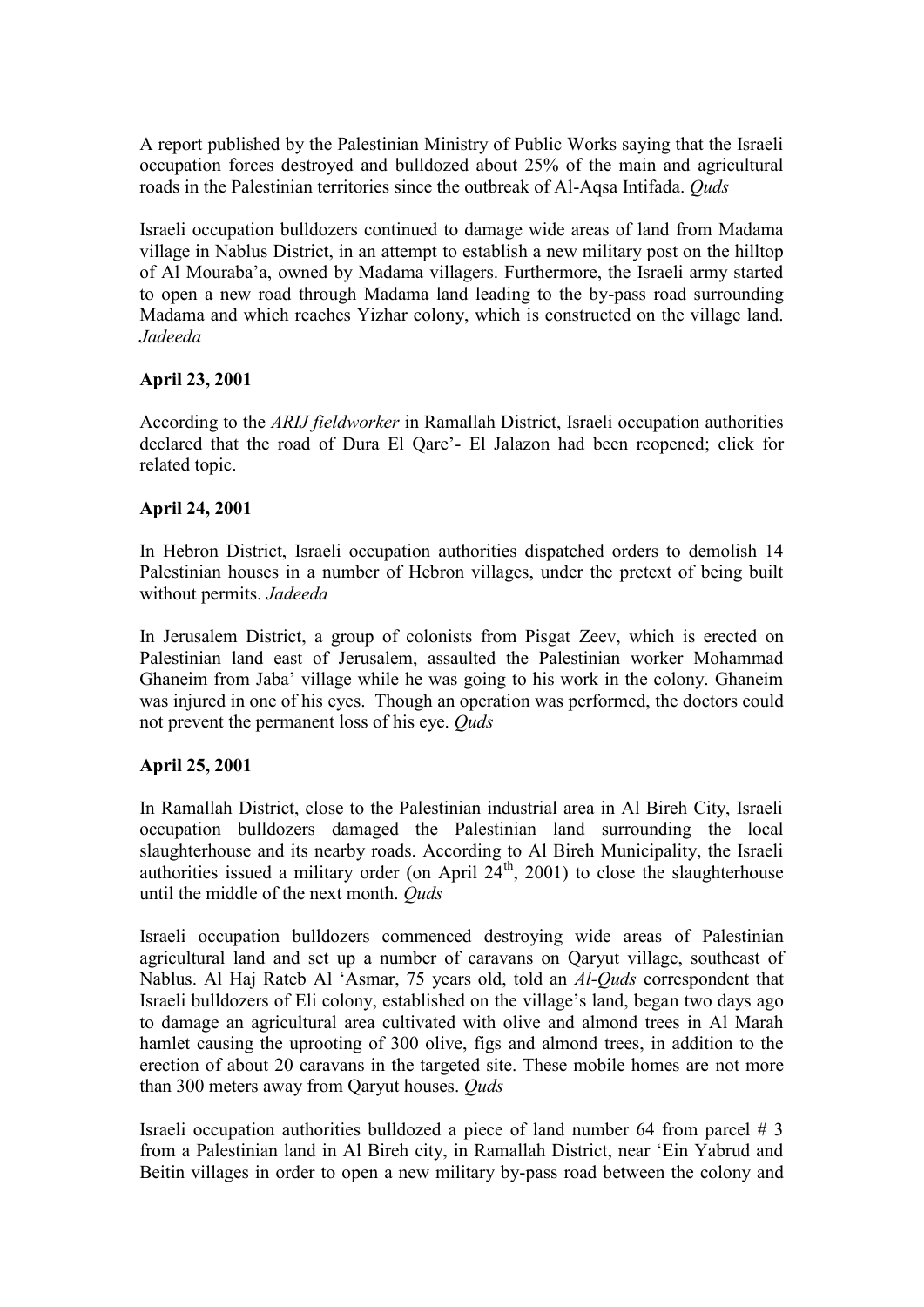the military camp of Beit El which will be go towards the east till road  $#60$ ; see photo. *ARIJ Fieldworker*

## **April 26, 2001**

According to the *ARIJ fieldworker* in Hebron District, Jewish colonists from Kharsina and Qiryat Arba colonies attacked Palestinian villagers from Al Bwereh hamlet south of Hebron and erected a caravan and a tent two weeks ago on a piece of land owned by Sultan family. They also started expansion work on a 200-dunum plot of land. At that moment, engagement took place between the colonists and the villagers leading to the injury of a number of villagers in addition to three Palestinian interviewers.

In Nablus District, Israeli occupation authorities tightened its siege against Palestinian villagers from Beit Furik who are living under a complete blockade since the outbreak of Al-Aqsa Intifada. According to sources from Beit Furik Municipality, the Israeli occupation authorities prevented the water trucks from entering the village.

They also closed the new water outlet that was taken from the water pipeline of the Israeli Mekrot Company. *Quds*

According to *Al-Quds* newspaper, Israeli machinery bulldozers began to bulldoze tens of dunums from Deir Istiya village, in Salfit District, in preparation for annexation to Fakir colony, which is built on the lands of the village. Villagers reported that the colonists brought a number of caravans in order to establish a new colony outpost on the land.

A group of Jewish colonists seized a Palestinian mountain estimated at 2,500 dunums adjoining Qiryat Arba and Kharsina colony, Hebron District, and erected a tent there. The confiscated mountain belonged to the At Tamimi and Jaber families. *Quds*

## **April 27, 2001**

A number of colonists from nearby Jewish colonies established on lands of Yatta village, Hebron District, prevented Palestinian villagers from reaching their land and cultivate them. They cut off the roads leading to the targeted locations in order to compel them to return to their homes. *Jadeeda*

In Hebron District, a group of colonists from Tel Rumeida attempted to cut the wire fence surrounding the house of Wael Al Sharabati. After they succeeded in their attempt, they entered the land close to the house, which is estimated at 2,000 dunums, and began to destroy its agricultural crops in addition to attacking two of Wael's sons. *Quds*

The colonists from Susiya attacked the Palestinian villagers who were going to harvest their agricultural crops and prevented them from harvesting. They also destroyed the agricultural machines that belonged to the 'Awad and Houshiyeh families. *ARIJ Fieldworker*

## **April 28, 2001**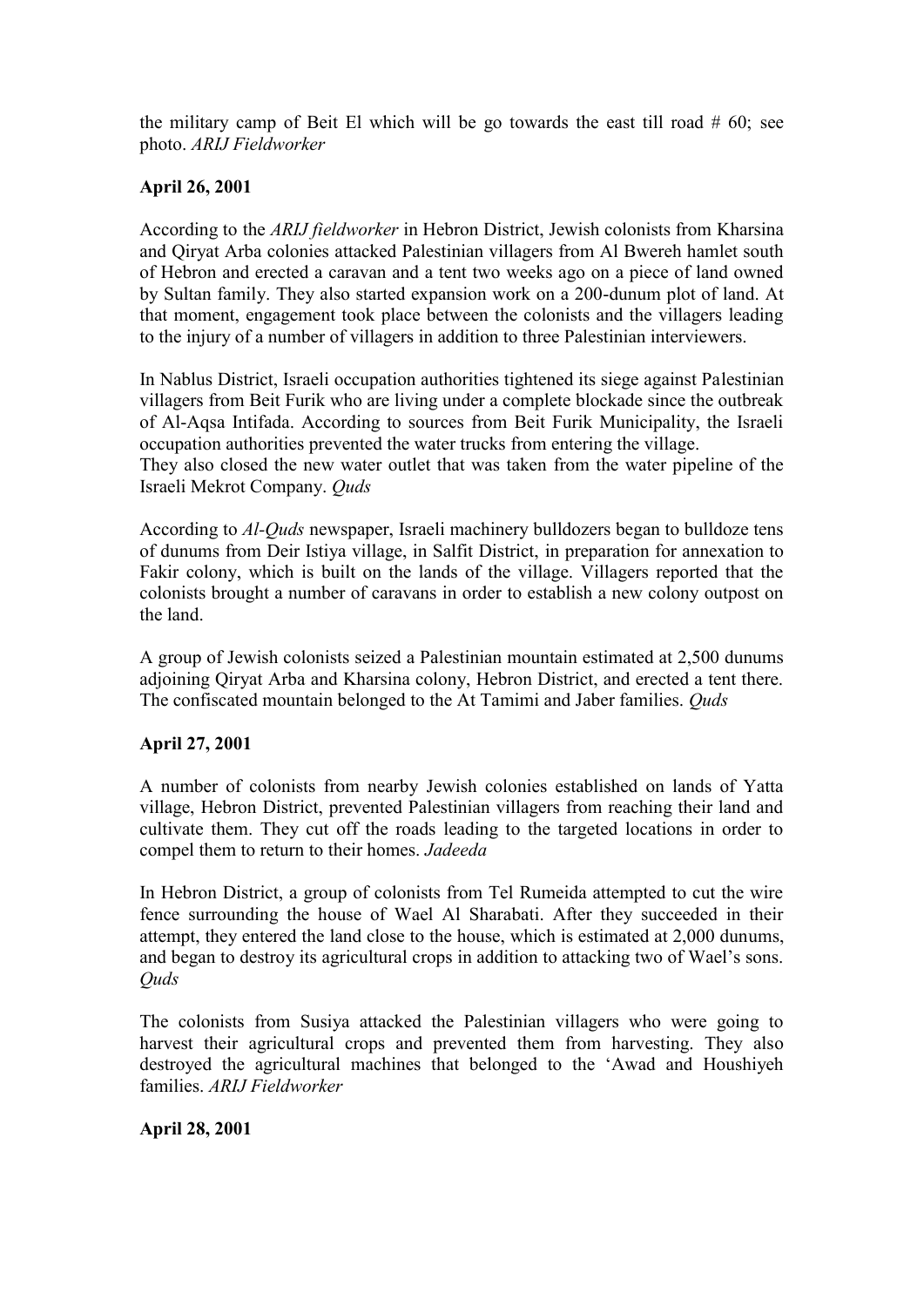According to the *ARIJ fieldworker* in Ramallah District, the colonists of Mevo Horon, built on Beit Nuba village land, started to expand their colony northwards.

The roadblock established on the Ramallah-Al Lid road, which had been moved from its old place on the 1949 Armistice line (Green Line) opposite Makkabim to an eastward location close to Beit U'r El Tihta village, was moved back about 60 meters towards the west; click for related topic. *ARIJ Fieldworker*

Jewish colonists from Bracha attacked a Palestinian shepherd from Aqraba village, in Nablus District, while he was grazing his cattle, causing the death of one, and the injury of a number of others. *Quds*

According to Palestinian sources, Jewish colonists from Itamar began to bulldoze wide areas of Palestinian agricultural land around their colony toward the north and east, on land of 'Awarta village, in Nablus District. The expansion campaign aims at annexing the land to the colony. 'Awarta villagers reported that new minor roads are accompanying the expansion, in addition to the extending of electrical lines and new lamps around the colony. It is worth mentioning that the area of Itamar colony has been doubled this past year, expanding mainly towards the east; click for related topic. *Quds*

## **April 29, 2001**

In Tulkarm District, construction work is continuing in Beit Hever colony, north of Tulkarm City. In Hebron District, Israeli occupation authorities started to establish a new Jewish colony on Palestinian land in Al Bwereh hamlet, northeast of Hebron City. The area of the new colony is expected to double the area of both Kharsina and Qiryat Arba colonies. However, last week the villagers succeeded in preventing the Israeli army from seizing a 100-dunum piece of land in order to erect the new colony. *Quds*

*The monthly report is an overview of events that have been reported by field workers and\or by one or more of the following sources: Al-Ayyam, Al-Quds, Alhayat Al Jadeeda, Ha'aretz, Jerusalem Post, Ministry of Information (MoI) and Palestinian Information Center (PIC). The text is not quoted directly from the sources but is edited for size and clarity.*

| <b>District</b>  | Land<br>confiscated | Land<br>threatened | Uprooted /<br>confiscated<br>trees | <b>Houses</b><br>demolished | <b>Threatened</b><br>houses |
|------------------|---------------------|--------------------|------------------------------------|-----------------------------|-----------------------------|
| Salfit           | O                   | $\mathbf o$        | 100                                | 0                           | o                           |
| <b>Nablus</b>    | O                   | O                  | 300                                | 5                           | О                           |
| <b>Jerusalem</b> | o                   | 2.5                | $\mathbf o$                        | b                           | 20                          |
| Jericho          | 22                  | $\mathbf o$        | $\mathbf o$                        | 0                           | $\mathbf o$                 |
| Ramallah         | 505                 | 124                | 150                                | O                           | o                           |
| <b>Bethlehem</b> | 2000                | 0                  | 340                                | 2                           |                             |

*The monthly report does not reflect ARIJ's opinion*